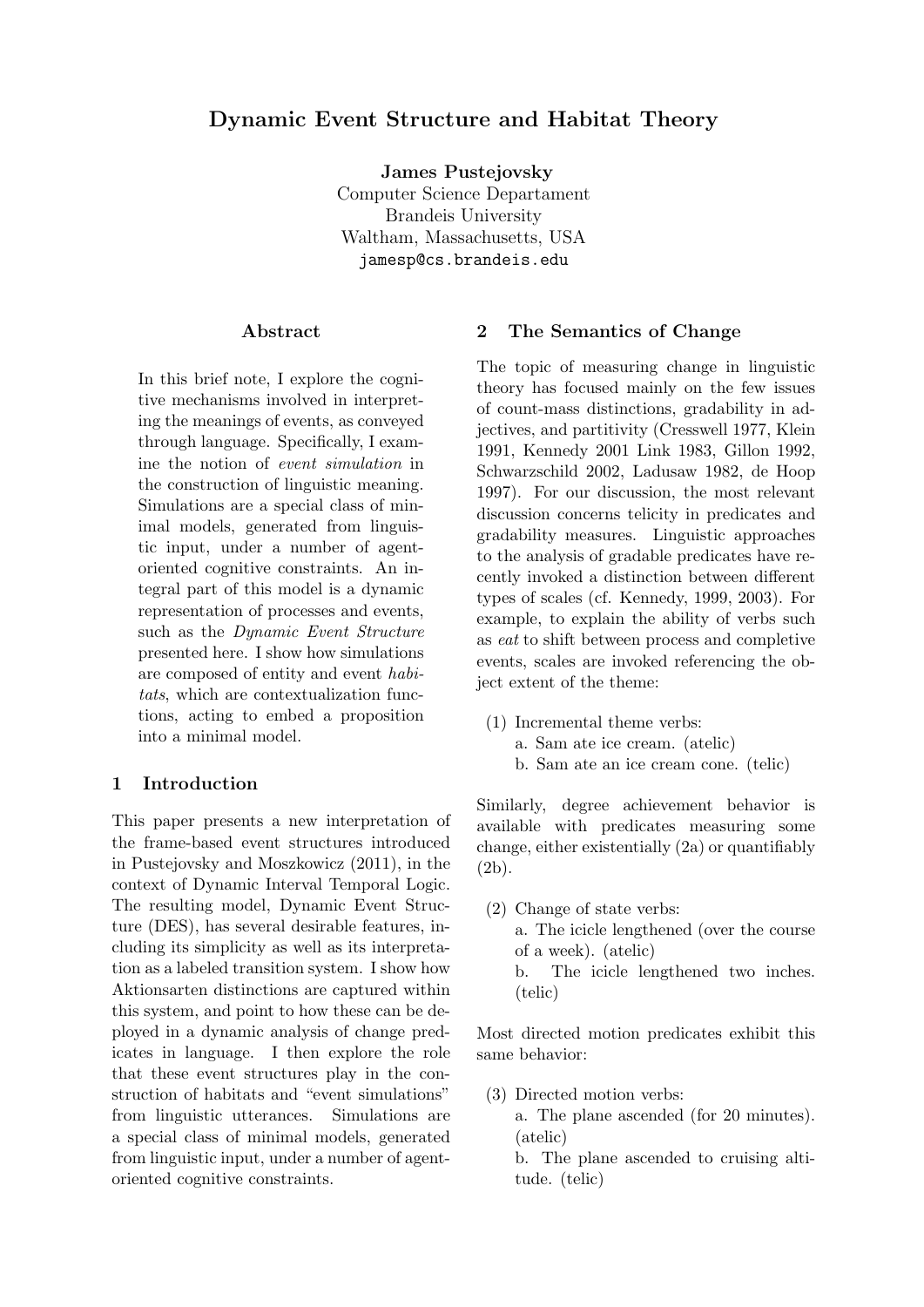Hence, as Levin (2009) points out, there are generalizations over scale behavior that can be noted, as summarized below.

(4) a. Property Scales: often found with change of state verbs;

b. Path Scales: most often found with directed motion verbs;

c. Extent Scales: most often found with incremental theme verbs.

While agreeing with the generalizations resulting from much of this work, we take a slightly different approach to how scales play a role in modeling the semantics of linguistic expressions. In the discussion that follows, we propose that all predication involves measuring an attribute against a scale. Further, we measure change according to this scale domain. Hence, scale theory is not peripherally involved in the semantics of selected properties, extent, and motion, but rather touches all aspects of predication in the language.

Any predication invokes reference to an attribute in our model. Often, but not always, this attribute is associated with a family of other attributes, structured according to some set of constraints. The least constrained association is a conventional sortal classification, and its associated attribute family is the set of pairwise disjoint and non-overlapping sortal descriptions (non-super types). Following Stevens (1946), we will call this classification a nominal scale, and it is the least restrictive scale domain over which we can predicate an individual. Binary classifications are a twostate subset of this domain.

When we impose more constraints on the values of an attribute, we arrive at more structured domains. For example, by introducing a partial ordering over values, we can have transitive closure, assuming all orderings are defined. This is called an ordinal scale. When fixed units of distance are imposed between the elements on the ordering, we arrive at an interval scale. Finally, when a zero value is introduced, we have a scalar structure called a ratio scale. Stevens' original classification is summarized below.

• Nominal scales: composed of sets of categories in which objects are classified;

- Ordinal scales: indicate the order of the data according to some criterion (a partial ordering over a defined domain). They tell nothing about the distance between units of the scale.
- Interval scales: have equal distances between scale units and permit statements to be made about those units as compared to other units; there is no zero. Interval scales permit a statement of "more than" or "less than" but not of "how many times more."
- Ratio scales: have equal distances between scale units as well as a zero value. Most measures encountered in daily discourse are based on a ratio scale.

Recent work has criticized approaches to the statistical analysis of data that apply Stevens' classification blindly, without acknowledging the subtlety of interpretation of the data (cf. Suppes et al., 1990, Velleman and Wilkinson, 1993, Luce, 1996). In reality, of course, there are many more categories than those given above. But our goal here is to use these types as the basis for an underlying cognitive classification for creating measurements from different attribute types. In other words, these scale types are models of cognitive strategies for structuring values for conceptual attributes associated with natural language expressions involving scalar values. We will show how adjectives and their associated verbs of change can be grouped into these scalar domains of measurement.

In the following discussion, we demonstrate how many aspects of measurement in language can be modeled dynamically. An interesting consequence of this analysis is a straightforward explanation of the distinction between non-incremental and incremental change predicates. In Pustejovsky and Jezek (2011, forthcoming), we explain how blended readings between the two arise, and how such expressions are actually to be expected, given the model.

Before we discuss how change can be structured, let us briefly discuss the domain of attributes to which individuals may be assigned values. In principle, this would refer to any attribute which may be constructed as a predicate over individuals.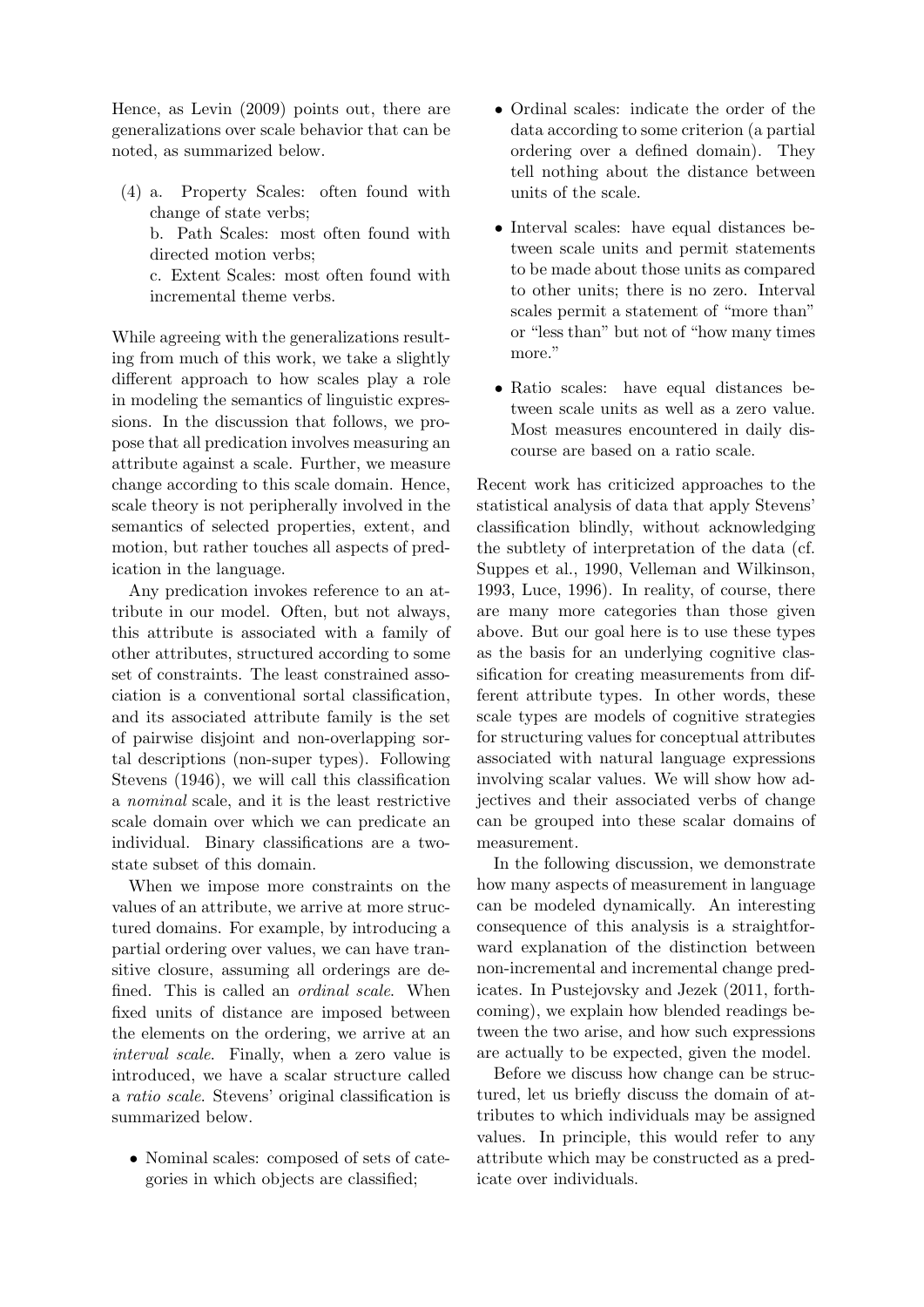Following Suppes et al (1990), we will treat measurement as a function of two variables: the attribute being modeled; and the scale theory with which it is being interpreted. One rich area of attribute classifications come from work in semantic field analysis (cf. Dixon, 1991, Lyons, 1977). In this work, attributes are categorized according to a thematic organization, centered around a human frame-ofreference, as lexically encoded in the language.

- (5) a. dimension: big, little, large, small, long, short
	- b. physical property: hard, soft, heavy, light
	- c. color: red, green, blue
	- d. EMOTIONS: jealous, happy, kind, proud, cruel, gay
	- e. TEMPORAL: new, old, young
	- f. SPATIAL: above, up, below, near
	- g. value: good, bad, excellent, fine, delicious
	- h. manner: sloppy, careful, fast, quick, slow

We can further distinguish between *intrinsic* (color, volume) and extrinsic attributes (distance, orientation) of an object. In principle, any of these attribute domains can be interpreted by means of one of the scale theories: Nominal; Ordinal; Interval; or Ratio.

But, just what is a measurement and what constitutes a scale? Below we introduce the theory as developed within measurement theory as reviewed by Krantz et al (1971) and Suppes et al (1990). Measurement, as stated above, is an assignment of a value, relative to an attribute  $A$  in our domain. The nature of the theory interpreting the attributes depends on what constraints we impose on how the values are assigned. Consider first Stevens' nominal scale. This theory has the properties that the objects in the domain  $A$  are distinct from one another relative to a particular attribute: that is, an object has  $P$  or does not have  $P$ ; elements are not ordered relative to one another. A binary classification scheme is the simplest structure possible, as illustrated below for the attribute animate.

(6)

| $+$ ANIMATE | -ANIMATE |
|-------------|----------|
| boy         | plastic  |
| tree        | rock     |
| worm        | house    |
| elephant    | cup      |
| grass       | glass    |

Hence, no member in the scale -ANIMATE is any more or less an exemplar of that attribute. The elements of this set,  ${plastic, rock, house, cup, glass}$ , can be distinguished only if additional attributive constants are introduced, thereby creating new "scales". Obviously, this simple notion of scale reduces to the general notion of equivalence class and characteristic function.

A simple ordinal scale consists of a set of elements,  $A$ , exhibiting the attribute to be measured, along with an ordering of A over this attribute,  $\preccurlyeq$ , where, if  $a, b \in \mathcal{A}$ ,  $a \succcurlyeq b$ , then element a has at least as much of the attribute as does b:  $\langle A, \preccurlyeq \rangle$ . An order-preserving transformation is monotonic, and hence transitivity holds; e.g., if  $a \preccurlyeq b$  and  $b \preccurlyeq c$ , then  $a \preccurlyeq c$ . For lexically defined scalar positions over homogeneous sortal domains, for example, this can be used to compute transitive closure graphs, but not much else; e.g., the domain model below.

- (7) a. John is short.
	- b. Mary is medium.
	- c. Bill is tall.
	- d.  $\mathcal{M} \models j \preccurlyeq m \preccurlyeq b$

Of course, there is no clear metric to the ordering between two elements of the domain. An interval scale is a order-preserving structure that also has a composition operator, ◦, that maintains transitive closure within a scale of the composition of two values from that scale. This is lacking in a simple ordinal scale structure:  $\langle A, \preccurlyeq, \diamond \rangle$ . Comparisons between values on a scale are now possible because standard interval metrics are assumed to underlie the attribute values. Hence, interval scale theories are concatenation structures with commutativity and associativity properties.

#### 3 Dynamic Event Structure

Given the above observations, the focus here is to provide a dynamic interpretation of how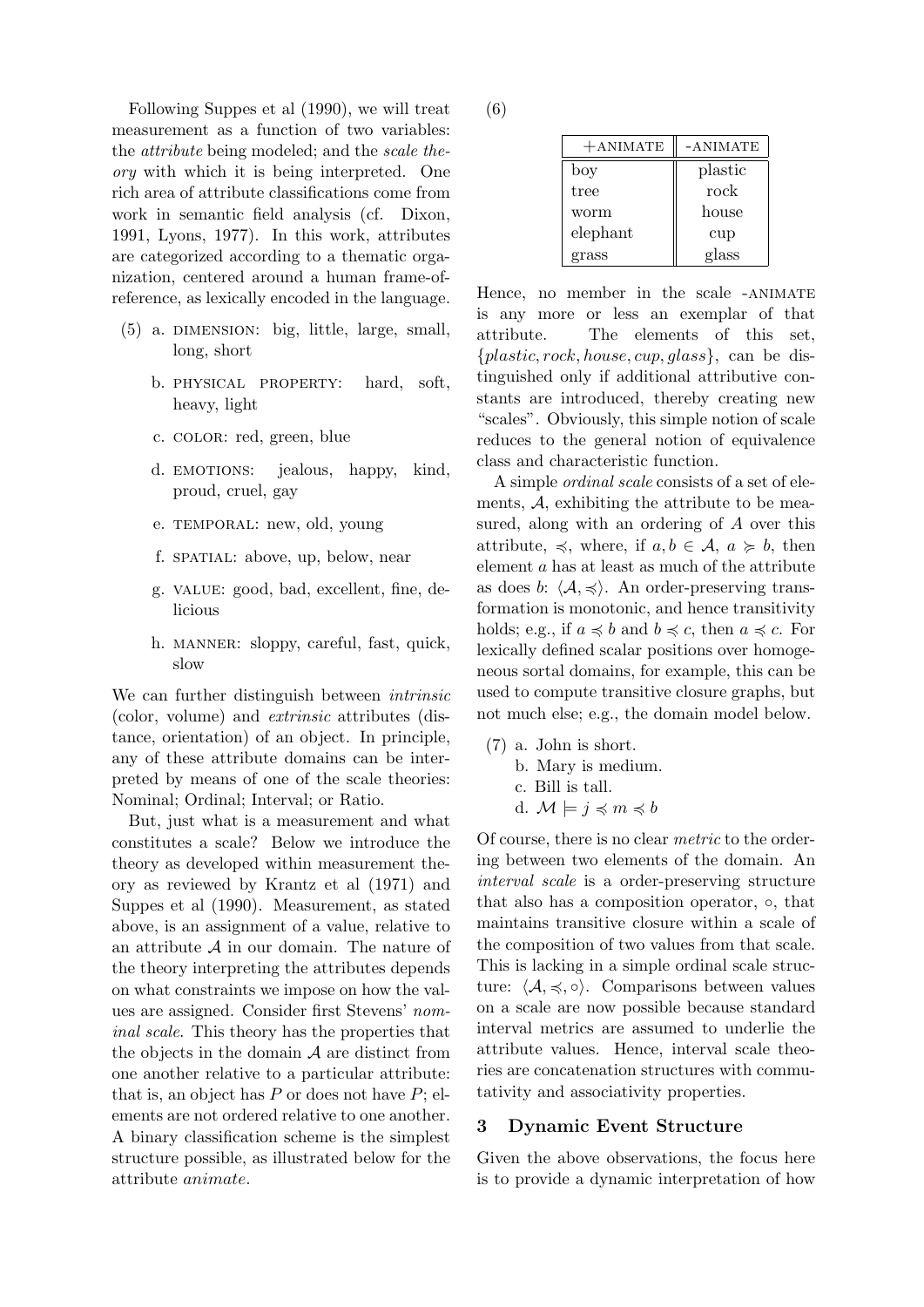change is encoded within event structures. Although many event types can be adequately expressed as tree structures, Pustejovsky and Moszkowicz (2011) introduce a linear box notation, which they call an event frame structure, where single frames may extend linearly into frame sequences, but may also compose vertically, in parallel tracks. This was seen as a conceptual analogue to the structures used in Barselou's Frame Theory (Barselou, 2003).

Recall first the classic event structure distinctions of Generative Lexicon Theory (cf. Pustejovsky, 1995), shown below:

- $(8)$  a. EVENT  $\rightarrow$  STATE | PROCESS | TRANSI-**TION** 
	- b. STATE:  $\rightarrow e$
	- c. PROCESS:  $\rightarrow e_1 \dots e_n$
	- d. TRANSITION $_{ach}:$   $\rightarrow$  STATE STATE
	- e. TRANSITION $_{acc}: \rightarrow$  PROCESS STATE

Let us assume a GL feature structure for the meaning of a linguistic expression:

$$
\begin{bmatrix}\nP \\
\text{ARGSTR} = \begin{bmatrix}\n\text{ARG1} = x \\
\cdots \\
\text{EVENTSTR}\n\end{bmatrix} \\
\text{EVENTSTR} = \begin{bmatrix}\n\text{EVENT1} = e1 \\
\text{EVENT2} = e2 \\
\text{QUALIA} = \begin{bmatrix}\n\text{FORMAL} = P_2 \\
\text{AGENTIVE} = P_1\n\end{bmatrix}\n\end{bmatrix}
$$

Following general interpretations of qualia structure (cf. Bouillon, 1997), the qualia are naturally ordered over the temporal domain. That is, the predicates associated with each quale are interpreted as a sequence of "frames" of interpretation. This is illustrated below, where the matrix predicate,  $P$ , is decomposed into different subpredicates within these frames:

(9) 
$$
V(A_1, A_2) \Rightarrow \lambda y \lambda x \boxed{P_1(x, y)} \boxed{P_2(y)}_F
$$

In the discussion that follows, we will adopt this interpretation for qualia structure specifically, and for predicative content more generally, in order to reinterpret our model of events for language. We will assume the model of predication presented in Pustejovsky and Moszkowicz (2011). In order to adequately model change as expressed in language, the representational framework should accommodate change in the assignment of values to the relevant attributes being tracked over time.

A dynamic approach to modeling updates makes a distinction between formulae,  $\phi$ , and programs,  $\pi$ . A formula is interpreted as a classical propositional expression, with assignment of a truth value in a specific state in the model. For our purposes, a state is a set of propositions with assignments to variables at a specific time index. We can think of atomic programs as input/output relations, i.e., relations from states to states, and hence interpreted over an input/output state-state pairing (cf. Naumann, 2001).

Let us now reinterpret the Vendler event classes in terms of dynamic event structures. In order to access the various states in the temporal expressions in language, we adopt the modal operators from Linear Temporal Logic (LTL),  $\circ$ ,  $\Box$ ,  $\Diamond$ , and  $\mathcal{U}$  (cf. Fernando, 2004, Kröger and Merz, 2008). Consider first the definition of a state.

- (10) a. Mary was sick today.
	- b. My phone was expensive.
	- c. Sam lives in Boston.

We assume that a *state* is defined as a single frame structure (event), containing a proposition, where the frame is temporally indexed, i.e.,  $e^i \rightarrow \phi$  is interpreted as  $\phi$  holding as true at time i. The frame-based representation from Pustejovsky and Moszkowicz (2011) can be given as follows:

$$
(11)\,\left[\overline{\phi}\right]^i_e
$$

Propositions can be evaluated over subsequent states, of course, so we need an operation of concatenation, +, which applies to two or more event frames, as illustrated below.

$$
(12)\ \overline{\left[\phi\right]}_e^i + \overline{\left[\phi\right]}_e^j = \overline{\left[\phi\right]}_e^{[i,j]}
$$

Semantic interpretations for these are:

(13) a. 
$$
\llbracket \phi \rrbracket_{\mathbf{M},i} = 1
$$
 iff  $V_{\mathbf{M},i}(\phi) = 1$ . \nb.  $\llbracket \phi \rfloor \phi \rrbracket_{\mathbf{M},\langle i,j \rangle} = 1$  iff  $V_{\mathbf{M},\langle \phi \rangle} = 1$  and  $V_{\mathbf{M},j}(\phi) = 1$ , where  $i < j$ .

While it may seem to make little difference at this point, we can interpret these two expressions in terms of trivial tree structures, as shown below.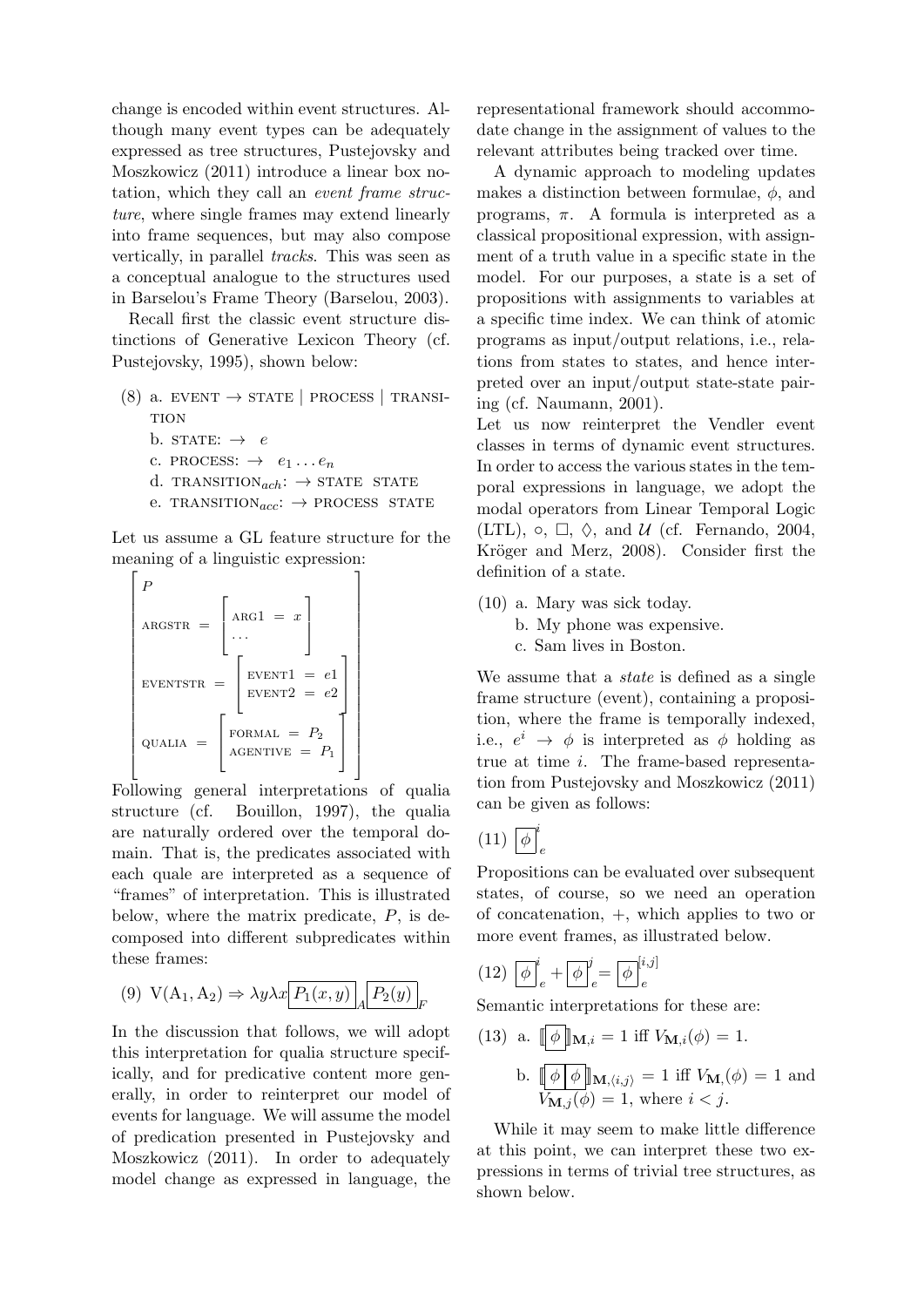$$
f_{\rm{max}}
$$

$$
\frac{\mid}{\phi}
$$

 $e^i$ 

e i φ  $+$ e j φ = e  $[i,j]$ φ

Now let's see how adjacent states can house propositions that change values. This is done with the application of a program,  $\pi$ , which is defined as a mapping from states to states, i.e.,  $\llbracket \pi \rrbracket \subseteq S \times S$  (Harel et al, 2000). Programs, like propositions, can be atomic or complex. They have the following behavior:

- (15) a. They can be ordered,  $\alpha$ ;  $\beta$  (  $\alpha$  is followed by  $\beta$ );
	- b. They can be iterated,  $a^*$  (apply a zero or more times);
	- c. They can be disjoined,  $\alpha \cup \beta$  (apply either  $\alpha$  or  $\beta$ );
	- d. They can be turned into formulas:  $[\alpha]\phi$  (after every execution of  $\alpha$ ,  $\phi$  is true);
	- $\langle \alpha \rangle \phi$  (there is an execution of  $\alpha$ , such that  $\phi$  is true);
	- e. Formulas can become programs:  $\phi$ ? (test to see if  $\phi$  is true, and proceed if so).

Given these operations, Pustejovsky and Moszkowicz (2011) then proceed to model basic event configurations in terms of frame structures. For example, a simple transition can be defined in terms of two component elements: (a) a sequence of frames containing a propositional opposition over adjacent states; and (b), a representation of the program,  $\alpha$ , which brings about the change from the first frame to the adjacent one. The state transition is shown below.

$$
(16)\;\left[\overline{\phi}\right]^i_{e_1}\left[\overline{\neg\phi}\right]^j_{e_2}
$$

A simple transition includes an atomic program,  $\alpha$ , that changes the content of a state in the next adjacent state.

$$
(17) \begin{bmatrix} \phi \end{bmatrix}_{e_1}^i \xrightarrow{\alpha} \boxed{\neg \phi}_{e_2}^{i+1}
$$

Because the frame representation becomes somewhat cumbersome with more complex events, we will modify the classic event structure with state-to-state labels, indicating the program being applied. We call this a dynamic event structure (DES). This is shown below.

(18)



Concatenation can, of course, apply independently of the introduction of a program. Consider the sentence in (19).

(19) Mary awoke from a long sleep.

The state of being asleep has a duration,  $[i, j]$ , who's valuation is gated by the waking event at the "next state",  $j + 1$ .

(20)



Now consider what is needed to model change to an object; that is, not just propositional change, but predicative change. Pustejovsky and Moszkowicz (2011) capture the change in an object attribute that an object with the addition of assignment functions associated with each state at a given time, in order to keep track of the values bound to variables in the expressions being interpreted. Assume an atomic program, variable assignment, which associates a specific value to a variable. This requires that we extend the model to pairs of assignment functions (or valuations)  $(u, v)$ , in addition to temporal index pairs,  $(i, j)$ . That is, every program,  $a$ , in our language,  $a \in \pi$ , is evaluated with respect to a pair of states, and with each state there is an assignment function. Hence, in order to evaluate a program, a pair of assignment functions is required.

(14)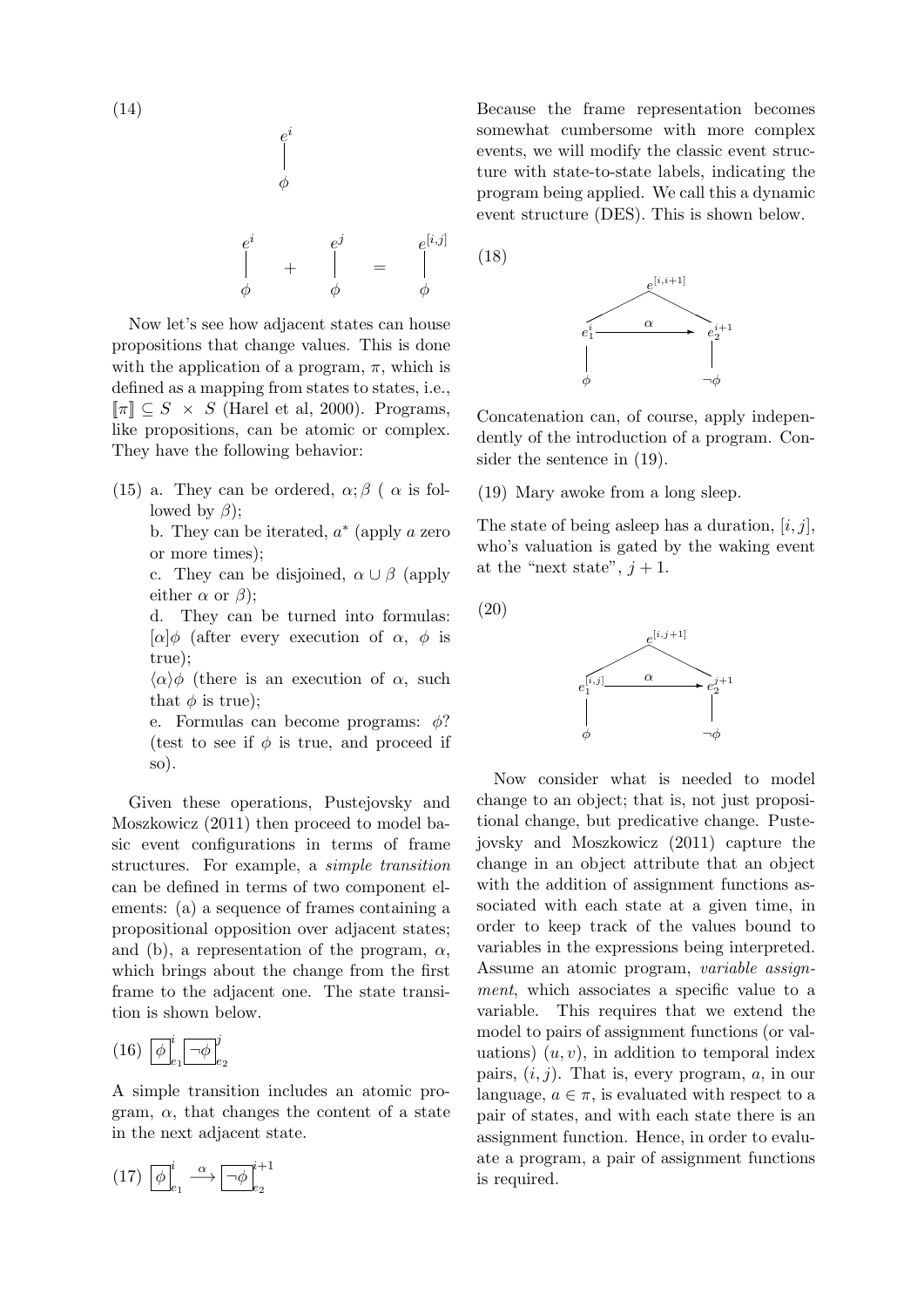(21)  $x := y$  (*v*-transition) " $x$  assumes the value given to  $y$  in the next state."  $\langle \mathcal{M}, (i, i + 1), (u, u[x/u(y)]) \rangle \models x := y$ iff  $\langle \mathcal{M}, i, u \rangle \models s_1 \land \langle \mathcal{M}, i+1, u[x/u(y)] \rangle \models$  $x = y$ 

We define the dynamic event structure for this transition in  $(22)$ , where the attribute,  $\mathcal{A}$ , of an object,  $z$ , changes its value from  $x$  to  $y$ , i.e.,  $x \mapsto y$ .

(22)



With a  $\nu$ -transition defined, a *process* can be viewed as simply an iteration of basic variable assignments and re-assignments,



However, motion verbs (and most processes denoting change) are not simple unguarded  $\nu$ transitions, but involve a kind of directionality (directedness). Within a dynamic framework, this is accomplished with a pre-test to ensure distinctness; e.g., the object really did change to a new location.

(24) 
$$
\frac{x \neq y^2}{loc(z) = x}_{e_1} \xrightarrow{\nu} \boxed{loc(z) = y}_{e_2}
$$

When this test references the ordinal values on a scale,  $\mathcal{C}$ , this becomes a *directed v*-transition  $(\vec{\nu})$ , e.g.,  $x \preccurlyeq y, x \succcurlyeq y$ .

$$
(25) \ \vec{\nu} =_{df} \stackrel{\mathcal{C}_?}{\stackrel{\mathcal{C}_1}{\longrightarrow}} e_{i+1}
$$

This is what allows us to now dynamically model "directed manner of motion verbs", such as swim, crawl, and walk. That is, they denote processes consisting of multiple iterations of  $\vec{\nu}$ -transitions, as illustrated in (26).



It should be clear from the present discussion that achievements are also a species of transition. They require, however, an additional test to ensure that the changed state is not altered after it is achieved. This is accomplished in terms of a pair of tests, as illustrated in (27).

(27)



The final event class to model dynamically is that of accomplishment, such as the verbs build, destroy, and walk to.

- (28) a. John built a table.
	- b. Mary walked to the store.

As discussed in Pustejovsky and Moszkowicz (2011), we can think of two parallel changes taking place in such events: there is an internal change (the Agentive activity of a building event, or the movement of the object); but there is also an external change, indicating that a predicate opposition has been satisfied (there is a table built, Mary is at the store). The DITL frame structure for such an event is given below in Figure 1.

This has an elegant treatment in first-order dynamic logic, as shown in the dynamic event structure in (29).





These and other change predicates receive a fuller treatment in Pustejovsky and Jezek (forthcoming), where a dynamic model of selection is developed.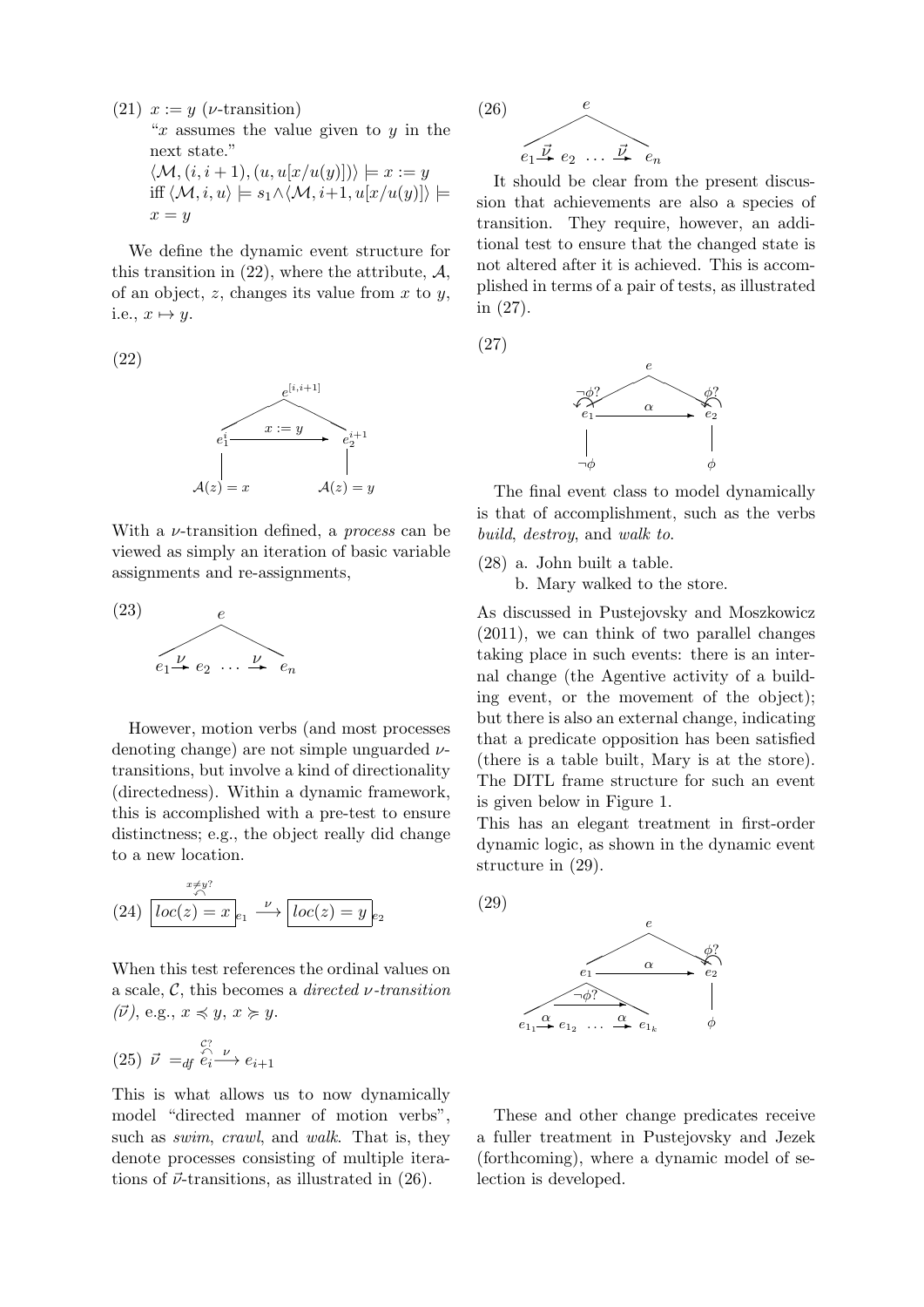| build(x, z, y)  | $buid(x, z, y)^+$ | $build(x, z, y), y = v$ |                        |
|-----------------|-------------------|-------------------------|------------------------|
| $\neg table(v)$ |                   | table(v)                | $ \langle i,j \rangle$ |

Table 1: Accomplishment: parallel tracks of changes

## 4 Habitat Theory

We have focused on the development of a dynamic treatment of predication, framed within discrete event structures, as part of a larger program of research aimed at creating cognitively plausible interpretations of linguistic utterances. There is a growing community of researchers interested in "simulation semantics" (Langacker, 1987, Lakoff, 2009, Evans, 2009, Bergen, 2012), yet the philosophical foundations for this view originate in the 1980s, with Goldman (1989) and Gordon (1986), as an alternative to the "Theory-theory of mind". The intellectual connections to these various themes are explored elsewhere (Pustejovsky, forthcoming), and we concentrate here on a brief summary of how simulations are constructed from dynamic event structures.

We define an event simulation to be a minimal model generated in the context of a temporal trace, from linguistic input, under a number of agent-oriented cognitive constraints. These include an epistemic condition on the individual agent, imposing an evidential point of view (POV). The event is situated in the context through an event localization procedure, which is facilitated by the construction of habitats for the event and its participants.

We start with some general assumptions regarding entity semantics from GL, namely concerning the general structure of objects:

(30) a. Atomic Structure: Formal Quale (objects expressed as basic nominal types) b. Subatomic Structure: Constitutive Quale (mereotopological structure of objects) c. Event Structure: Telic and Agentive

Qualia structure (origin and functions associated with an object)

d. Macro Object Structure: how objects fit together in space and activity

Now, consider how we contextualize objects through the qualia structure associated with linguistic expressions. For example, a food item has Telic value of eat, and an instrument for writing, of write, and so forth. Similarly, the artifactual object denoted by the noun *chair* carries a Telic value of "sit in", represented as: *chair* : *phys*  $\otimes_T$  *sit\_in*. As mentioned previously, this type can be seen as a shorthand for the feature structure representation below:

(31) 
$$
\lambda x \exists y \begin{bmatrix} \text{chair} \\ \text{AS} = \begin{bmatrix} \text{ARG1} = x : e \\ \text{qs} = \begin{bmatrix} \text{F} = \text{phys}(x) \\ \text{T} = \lambda z, e[\text{sit\_in}(e, z, x)] \end{bmatrix} \end{bmatrix}
$$

While convention has allowed us to interpret the entire Telic expression as modal, this is inadequate for capturing the deeper meaning of functionality, and this brings in the role of the local modality.

An artifact is designed for a specific purpose, its Telic role; that much is clear. But this purpose can only be achieved under specific circumstances. Let us say that, for an artifact, x, given the appropriate context  $\mathcal{C}$ , performing the action  $\pi$  will result in the intended or desired resulting state, R. This can be stated dynamically as follows, using the dynamic event structure from above (cf. Pustejovsky, 2012).

(32)  $\mathcal{C} \rightarrow [\pi] \mathcal{R}$ 

This says that, if a context  $\mathcal C$  (a set of contextual factors) is satisfied, then every time the activity of  $\pi$  is performed, the resulting state  $\mathcal R$  will occur. The precondition context  $\mathcal C$  is necessary to specify, since this enables the local modality to be satisfied.

Consider how this works with a classic example in lexical semantics, that of the domain "food". For a noun such as sandwich, we have a set of contexts,  $\mathcal{C}$ , under which, for the object denoted by  $x$ , when an individual  $y$  eats  $x$ , there is a resulting state of nourishment, which we will notate as  $\mathcal{R}_{eat}$ . Hence, we have the following qualia structure representation, using the dynamic event structures.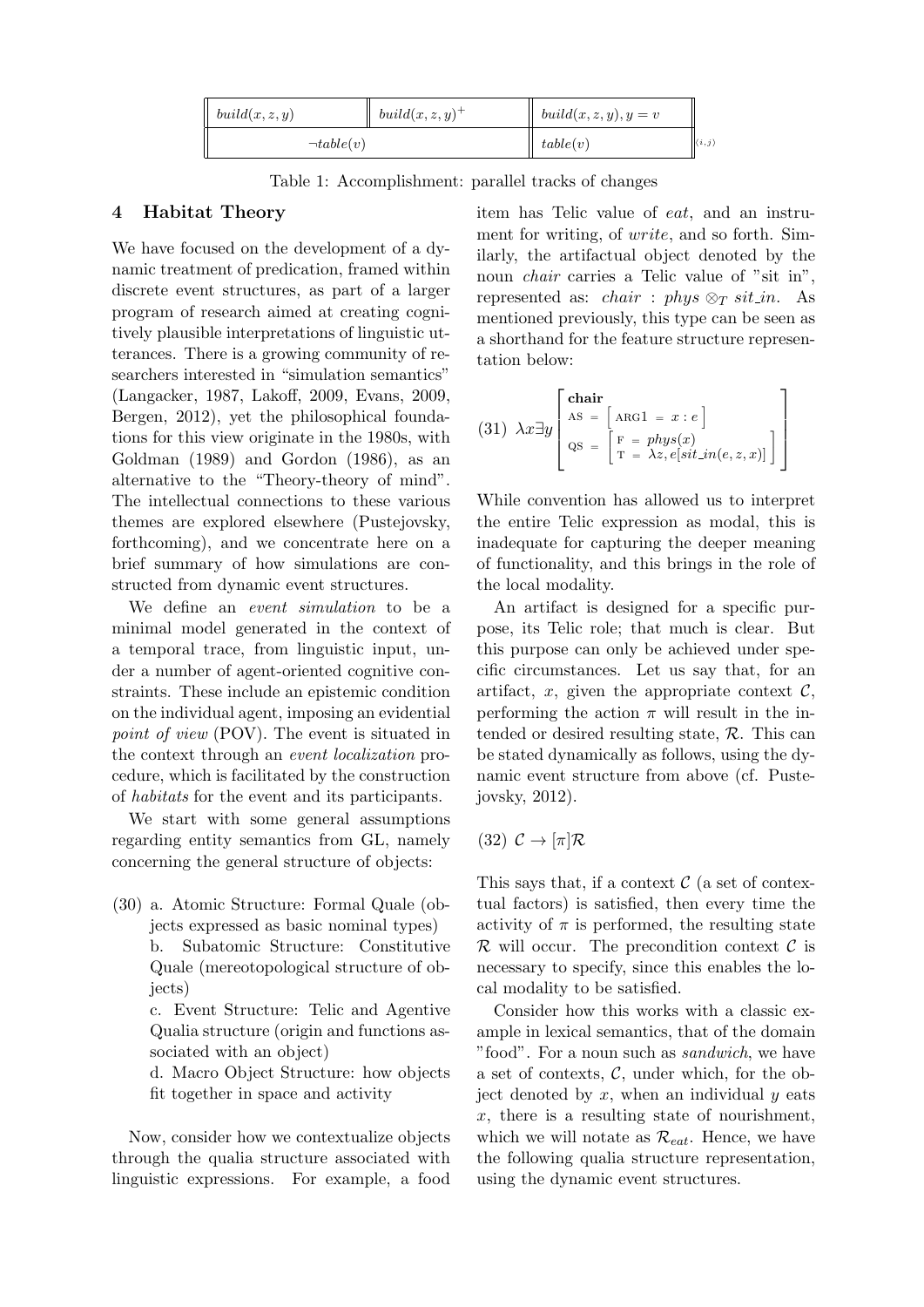(33)  $\lambda x$ [FORMAL $(x) = phys(x)$  ∧

 $TELIC(x) = \lambda y \lambda e[\mathcal{C} \rightarrow [eat(e, y, x)] \mathcal{R}_{eat}(x)]$ 

This says that if the context is satisfied, then every eating of that substance will result in a "nourishing." In other words, more correctly stated, sandwiches are not "for eating", but rather "for nourishing by eating."

Now let us extend this intuition to introduce the notion of a habitat. Informally, a habitat is representation of an object situated within a partial minimal model; it is a directed enhancement of the qualia structure. Multidimensional affordances determine how habitats are deployed and how they modify or augment the context, and compositional operations include procedural (simulation) and operational (selection, specification, refinement) knowledge. As an example, consider the dynamic qualia structure for an artifact such as table or chair (shown below).

$$
\lambda x \begin{bmatrix} \textbf{chair} \\ \text{AS} = \begin{bmatrix} \text{ARG1} = x : e \end{bmatrix} \\ \text{QS} = \begin{bmatrix} F = phys(x) \\ T = \lambda z \lambda e[C \rightarrow [sit(e, z, x)] \mathcal{R}_{sit}(x)] \\ A = \exists w \exists e'[make(e', w, x)] \end{bmatrix} \end{bmatrix}
$$

We construct the habitat for an object by contextualizing it. For example, in order to use a table, the top has to be oriented upward, the surface must be accessible, and so on. A chair must also be oriented up, the seat must be free and accessible, it must be able to support the user, etc. The habitat also includes an embedding space and supporting objects. An illustration of what the resulting knowledge structure for the habitat of a chair is shown below.

$$
\lambda x \begin{bmatrix}\n\text{chair}_{hab} \\
\text{F} = [phys(x), on(x, y_1), in(x, y_2), orient(x, up)] \\
\text{C} = [seat(x_1), back(x_2), legs(x_3), clear(x_1)] \\
\text{T} = \lambda z \lambda e[\mathcal{C} \rightarrow [sit(e, z, x)] \mathcal{R}_{sit}(x)] \\
\text{A} = [made(e', w, x)]\n\end{bmatrix}
$$

Event simulations are constructed from the composition of object habitats, along with particular constraints imposed by the dynamic event structure inherent in the verb itself. To best illustrate this, consider the following short discourse.

(34) a. A car entered the driveway. b. A woman stepped out.

First minimal models are constructed from the dynamic event structure for each predicate. This proceeds informally as follows:

- (35) Given an event, E: a. Compute the affordance space for each argument,  $a_i$ , to  $E$ :
	- b. Compute the object habitat for each  $a_i;$
	- c. Compute the Event Localization on E. This is the minimal embedding for  $E$ ; d. Compute the event habitat for E.

The habitat composition resulting from these two events introduces a number of additional states, processes, and conditions, including a bridging event, statable as a precondition on the second event; namely, that the car was not moving when the woman stepped out of it. The composition creates this presupposition (defeasible as it is), and it is introduced into the event simulation as part of the model.

## 5 Conclusion

In this brief note, I have illustrated only some of the mechanisms involved in habitat and event simulation construction. A greater understanding of how event participants contribute towards the construction of affordance spaces for events is necessary to better articulate this process. It is clear, however, that a dynamic interpretation of the event structure and qualia structure from GL is an important aspect of modeling linguistic expressions as cognitive simulations.

## Acknowledgments

I would like to thank David McDonald, Elisabetta Jezek, and Olga Batuikova, for comments and discussion of this work.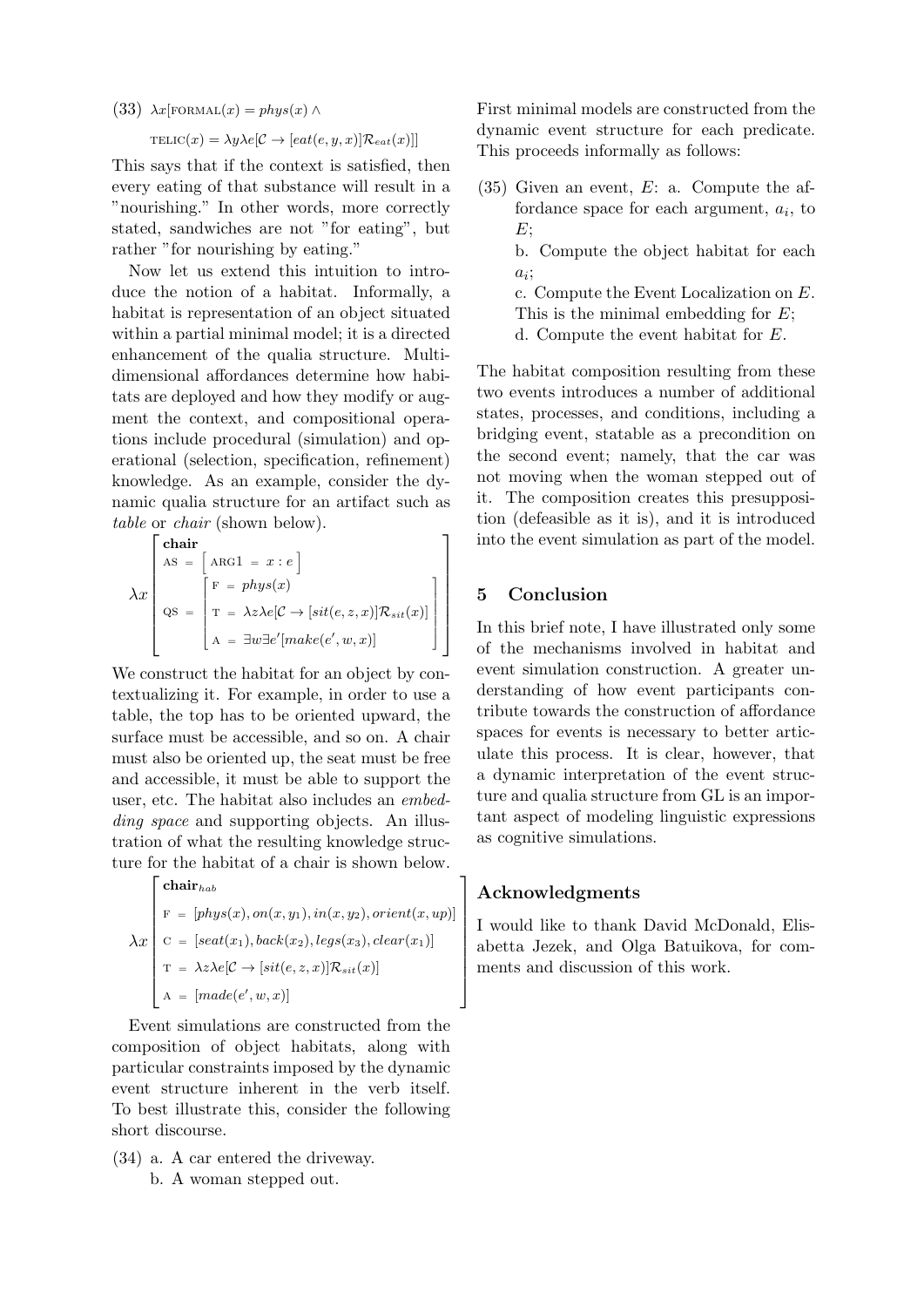#### References

- Bach, Emmon. 1986. The algebra of events. Linguistics and Philosophy 9:5–16.
- Barker, Chris. 1998. Partitives, double genetives, and anti-uniqueness. Natural Language and Linguistic Theory 16:679–717.
- Barsalou, Lawrence W. "Grounded cognition." Annu. Rev. Psychol. 59 (2008): 617-645.
- Barsalou, Lawrence W. "Grounded cognition." Annu. Rev. Psychol. 59 (2008): 617-645.
- Bergen, Benjamin. (2012). Louder than words: The new science of how the mind makes meaning. New York: Basic Books.
- Bouillon, P. (1997). Polymorphie et semantique lexicale : le cas des adjectifs, Lille: Presses Universitaires du Spetentrion.
- Carlson, Gregory. 1977. Amount relatives. Language 53:520–542.
- Cresswell, M.J. 1977. The semantics of degree. In Montague grammar, ed. Barbara Partee, 261–292. New York: Academic Press.
- Doetjes, Jenny. 1997. Quantifiers and selection. Doctoral Dissertation, Rijksuniversiteit Leiden.
- Evans, Vyvyan. How words mean. Oxford University Press, 2009.
- Fernando, Tim 2004. "A Finite-state Approach to Events in NL Semantics".  $JLC$  14(1): 79-92.
- Gillon, Brendan. 1992. Towards a common semantics for english count and mass nouns. Linguistics and Philosophy 15:597–639.
- Goldman, A. I. (1989). Interpretation psychologized. Mind and Language 4: 161-185.
- Goldman, A. I. (2006). Simulating Minds: The Philosophy, Psychology, and Neuroscience of Mindreading. New York: Oxford University Press.
- Gordon, R. M. (1986). Folk psychology as simulation. Mind and Language 1: 158-171.
- Gordon, R. M. (1996). Radical simulationism. In P. Carruthers and P. Smith, eds., Theories of Theories of Mind. Cambridge: Cambridge University Press.
- Grosu, Alexander, and Fred Landman. 1998. Strange relatives of the third kind. Natural Language Semantics 6:125–170.
- Harel, David, Jerzy Tiuryn, and Dexter Kozen. Dynamic logic. MIT press, 2000.
- Hay, Jen, Christopher Kennedy, and Beth Levin. 1999. Scale structure underlies telicity in 'degree achievements'. In Proceedings of SALT IX, ed. Tanya Matthews and Devon Strolovitch, 127–144. Ithaca, NY: CLC Publications.
- Heim, Irene. 1987. Where does the definiteness restriction apply? Evidence from the definiteness of variables. In The representation of (in)definiteness, ed. Eric Reuland and Alice ter Meulen, chapter2, 21–42. Cambridge, Mass.: MIT Press.
- deHoop, Helen. 1997. A semantic reanalysis of the partitive constraint. Lingua 103:151–174.
- Kennedy, Christopher. 2001. Polar opposition and the ontology of 'degrees'. Linguistics  $\&$  Philosophy 24:33–70.
- Klein, Ewan. 1991. Comparatives. chapter32, 673–691. Berlin: de Gruyter.
- Krifka, Manfred. 1989. Nominal reference, temporal constitution and quantification in event semantics. In Semantics and contextual expression, ed. Renate Bartsch, Johann van Benthem, and Peter van Emde-Boas, 75–115. Stanford, CA: CSLI Publications.
- Krifka, Manfred. 1998. Scope-inversion under the risefall contour in german. Linguistic Inquiry 29:75–112.
- Kröger, Fred and Stephan Merz 2008. Temporal Logic and State Systems, Springer Verlag.
- Ladusaw, WilliamA. 1982. Semantic constraints on the English partitive construction. In Proceedings of WCCFL 1.
- Lakoff, George, and Mark Johnson. Philosophy in the flesh: The embodied mind and its challenge to western thought. Basic books, 1999.
- Langacker, Ronald W. Foundations of Cognitive Grammar: theoretical prerequisites. Volume 1. Vol. 1. Stanford university press, 1987.
- Lehrer, Adrienne. 1986. English classifier constructions. Lingua 68:109–148.
- Link, Godehard. 1983. The logical analysis of plurals and mass terms: A lattice theoretical approach. In Meaning, use, and the interpretation of language, ed. R.Bäuerle, C.Schwarze, and A.von Stechow, 302–323. Berlin: de Gruyter.
- Naumann, Ralf, 2001. Aspects of changes: a dynamic event semantics, Journal of Semantics 18:27-81.
- Parsons, Terrence. 1970. An analysis of mass terms and amount terms. Foundations of Language 6:362–388.
- Pustejovsky, J. (1995) The Generative Lexicon, MIT Press, Cambridge, MA.
- Pustejovsky, J. 2001. Type Construction and the Logic of Concepts. In P. Bouillon and F. Busa (eds.), The Syntax of Word Meaning, Cambridge University Press, Cambridge.
- Pustejovsky, J. 2006. Type theory and lexical decomposition. Journal of Cognitive Science 6:39-76.
- Pustejovsky, J. 2011. Coercion in a general theory of argument selection, Linguistics, vol. 49, no 6. de Gruyter.